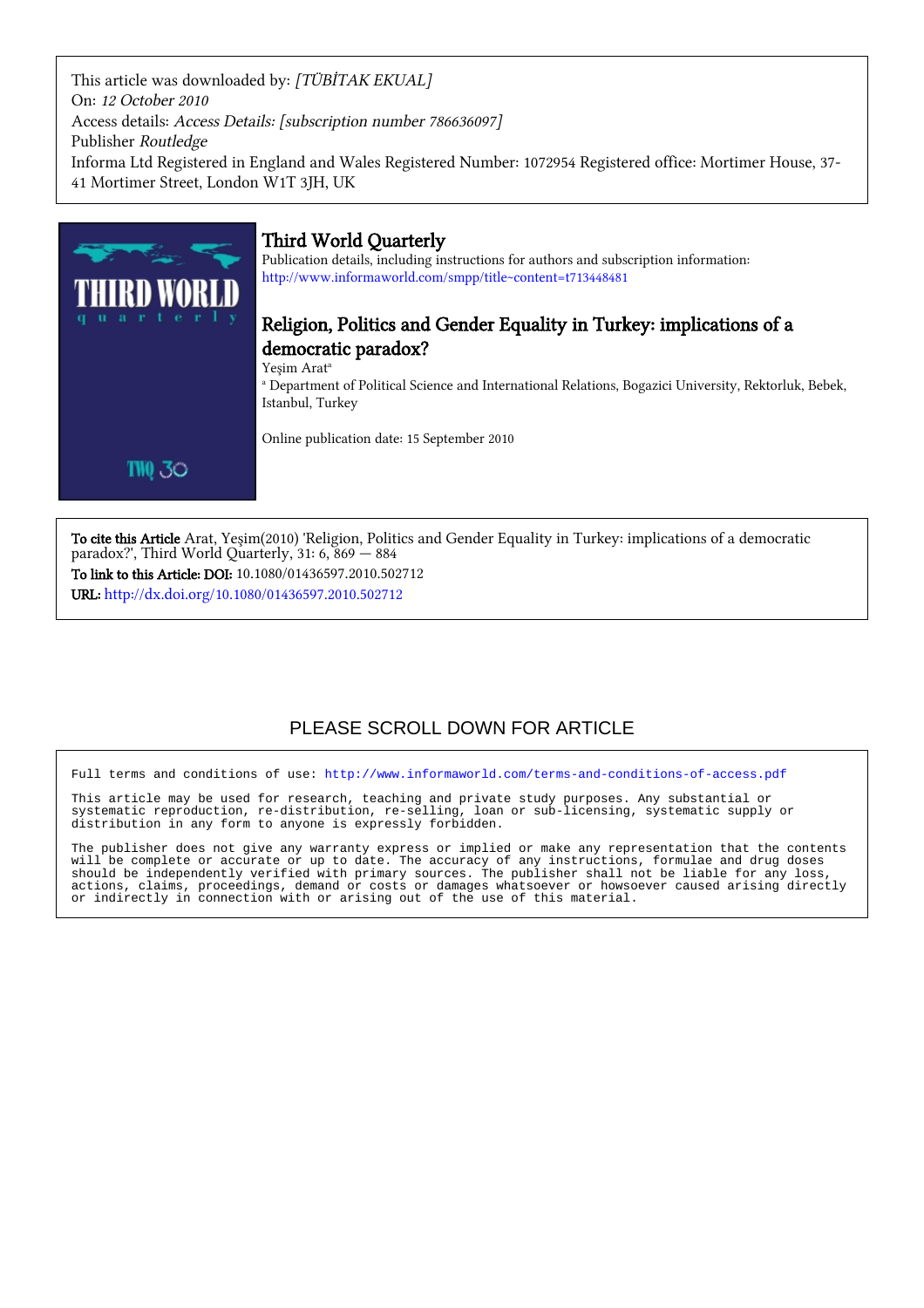# Religion, Politics and Gender Equality in Turkey: implications of a democratic paradox?

### YEŞIM ARAT

ABSTRACT This article examines the gendered implications of the intertwining of Islam and politics that took shape after the process of democratisation in Turkey had brought a political party with an Islamist background to power. This development revived the spectre of restrictive sex roles for women. The country is thus confronted with a democratic paradox: the expansion of religious freedoms accompanying potential and/or real threats to gender equality. The ban on the Islamic headscarf in universities has been the most visible terrain of public controversy on Islam. However, the paper argues that a more threatening development is the propagation of patriarchal religious values, sanctioning secondary roles for women through the public bureaucracy as well as through the educational system and civil society organisations.

Turkey is going through a revolutionary experiment with Islam in liberal democratic politics, the results of which are not yet clear. The process of democratisation that began with the transition to multiparty rule in 1950 increased the presence of Islam in public life and relaxed the state's hold on religion. Over the past decade this process has triggered the intertwining of politics and religion and revived the spectre of restrictive sex roles for women. The country is thus struggling with a democratic paradox: the exercise of religious freedoms, encouraged by democratically elected governments, accompanies potential or real threats to gender equality. If, indeed, 'Islamic values are less supportive of gender equality and less tolerant of sexual liberalisation', than those of other cultures, as is often argued,<sup>1</sup> then we need to explore urgently the implications of this democratic paradox for gender equality.

This paper first traces the intertwining of religion and politics in the past decade in Turkey. It then examines the effects of this interface from a gender perspective, exploring how this process affects the 'opportunities' available to women. I argue that it is not the lifting of the much-publicised Islamist<sup>2</sup> headscarf ban in universities that we should prioritise as a danger, but the propagation of patriarchal religious values sanctioning secondary roles for

Yeşim Arat is in the Department of Political Science and International Relations, Bogazici University, Rektorluk, Bebek, Istanbul 34342, Turkey. Email: araty@boun.edu.tr.

ISSN 0143-6597 print/ISSN 1360-2241 online/10/060869–16 © 2010 Third World Quarterly, www.thirdworldquarterly.com DOI: 10.1080/01436597.2010.502712 869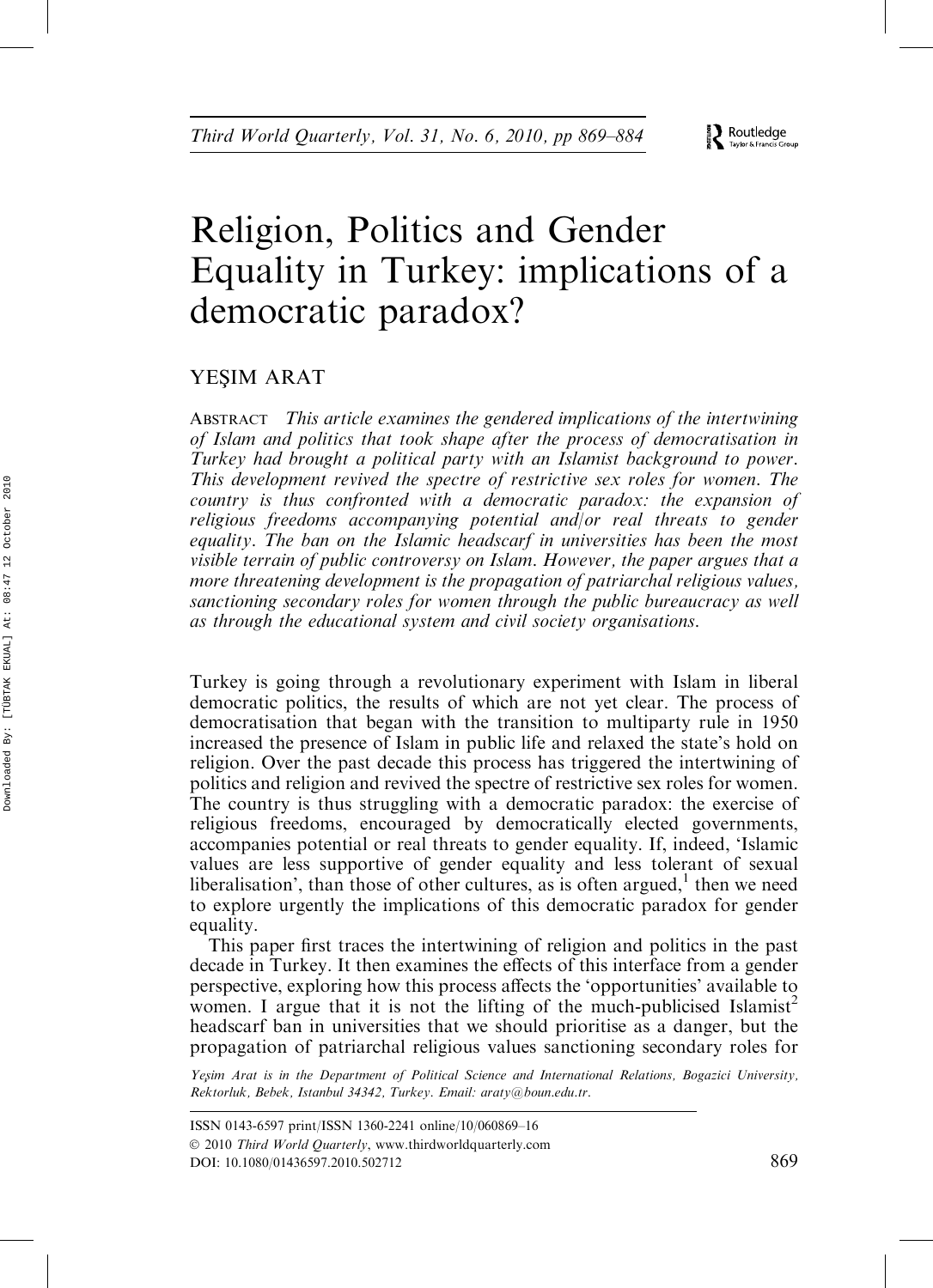women through the state bureaucracy, as well as through the educational system and civil society organisations. Party cadres with sexist values infiltrate the political system, and religious movements that were once banned establish schools, dormitories and off-campus Quranic courses, socialising the young into religiously sanctioned secondary roles for women.

Without essentialising Islam, we need to locate the specific dangers that certain Islamist discourses pose for women. To counter these dangers, we can strengthen cross-cutting alliances between liberals both within Islamist and secular camps to initiate pro-women's rights change from within these groups. A vigilant and active civil society, including a bourgeoisie committed to an enlightened secularism and to liberal democracy, can become an important oppositional force against the promotion of a conservative agenda that sanctions secondary roles for women. Closer global links with those states, institutions and people that uphold women's rights as human rights, are also important for the containment of restrictive gender roles.

#### The context: secularism and Islam in Turkey

This paper focuses on the intertwining of religion and politics taking place in the past decade in the context of a secular Turkey, whose Constitution states that the country's secular nature can not be changed or even proposed to be changed. The break from a formally Shariat (religious law)-ruled empire and the institution of a secular Republic took place in the  $1920s$ .<sup>3</sup> The founding fathers abolished the Caliphate, Ministries of Sharia and religious foundations. They secularised the legal system and educational institutions and aimed to secularise the culture too (by changing dress codes, adopting the Latin alphabet and the Gregorian calendar). They adopted a new Civil Code (borrowing from the Swiss Civil Code), which allowed women in Turkey, unlike any other Muslim country, to be liberated from the restrictions that traditional Islamist interpretations had imposed on them. The new Civil Code prohibited polygamy, subjected marriage to secular law, outlawed unilateral divorce, and recognised gender equality in inheritance and guardianship of children. The newly established secular Ministry of Education unified all educational programmes and establishments under its authority. Sciences and morals could thus develop independently of religious dogma. Secular education replaced religious teaching.

The founders further established a Directorate of Religious Affairs, allowing the state to oversee religious matters and shape religious activity.4 The state could thus have a say in how religious functionaries interpreted religion and what the preachers and prayer leaders could or could not say in Friday sermons. Public praying was discouraged as mosques deteriorated because funds were not allocated for their repair.

Even though women were not prohibited from wearing the veil, regulations, if not laws, led female civil servants to adapt to Western dress codes instead of Muslim ones, including uncovering their hair. In this era of wholehearted Westernisation, female role models around Mustafa Kemal Ataturk, the Republic's founder and first president, dressed in Western style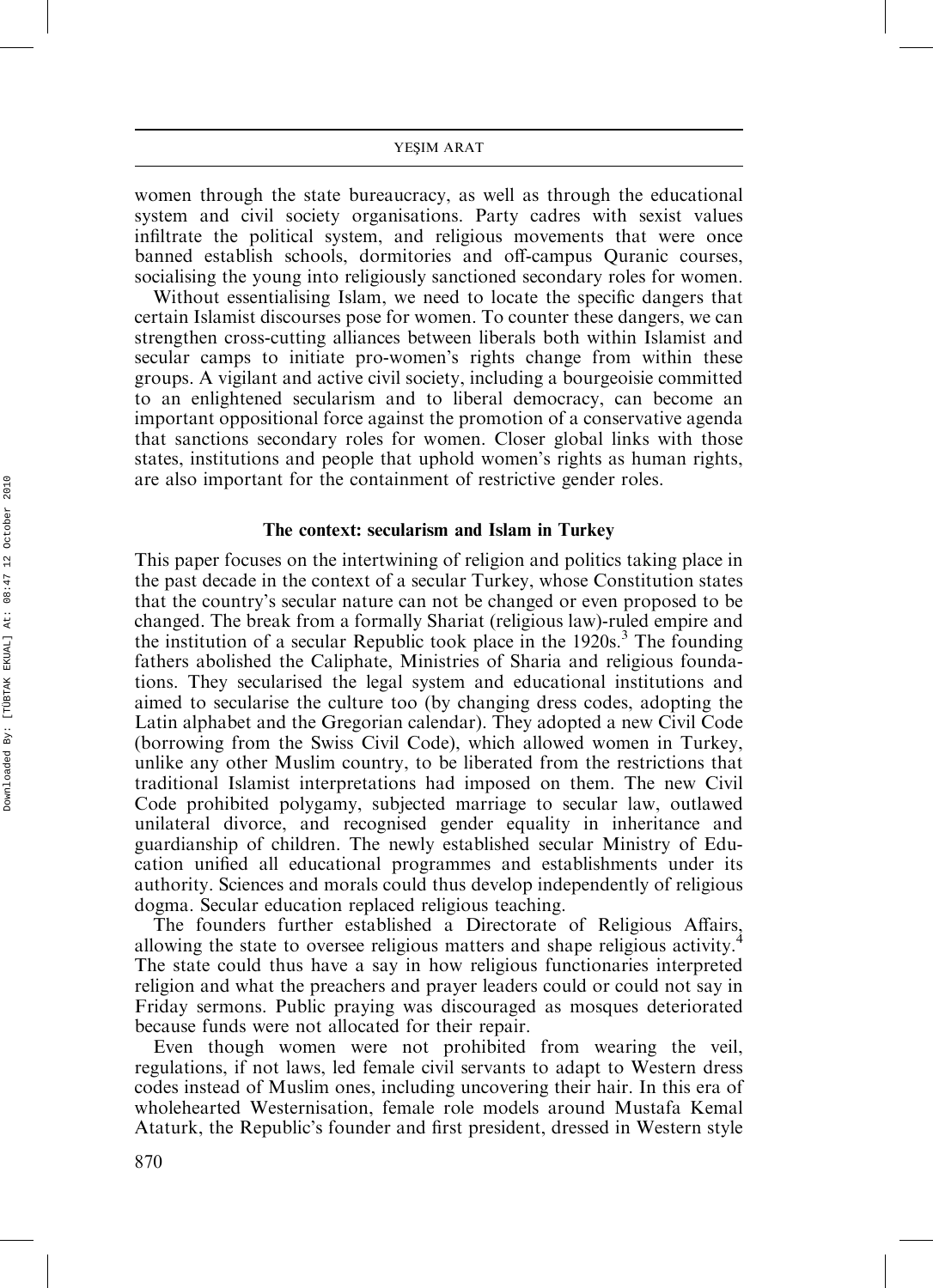in daily life. Attending Republican balls in décolleté dresses assured the legitimacy of a Turkish Islam for women, in which women could express their sexuality in public life.

Republican secularism was neither democratic nor liberal but it was comprehensive and radical. <sup>5</sup> The new regime was less interested in securing religious freedoms than in disestablishing Islam and controlling its power in civil life. As such, the state did not necessarily separate itself from religious affairs but rather attempted to shape the content and role of religion in society. Through secularism it aimed to facilitate the Westernisation of the predominantly Muslim society inherited from the Ottomans. Under Kemalist secularism the Enlightenment faith in reason and science flourished. Because of its close links to the state, secularism in Turkey has been compared to the Jacobin French 'laicism' rather than to the liberal Anglo-Saxon secularism. To this day this particular secularism shapes the world-views of many Turkish citizens, including the educated elite as well as the military.

However, while the new Republic was successfully pursuing the twin goals of Westernisation and development, the emerging middle and agricultural classes led the call for democratisation. This in turn precipitated the need to relax the secular hold of the state over society. In 1950 Turkey moved away from a single-party to a multiparty regime. The call to prayer began to be delivered in Arabic again and the government established Prayer Leader and Preacher schools.<sup>6</sup> The 1960 military intervention and the ensuing 1961 Constitution, which expanded the freedom of expression and civil liberties, led to the emergence of a series of Islamist political parties. Each of them was subsequently closed either by a military intervention (Milli Selamet) or by the Constitutional Court (Milli Nizam, Refah and Fazilet Parties) on charges of undermining secularism. The younger generation of Fazilet members, who wanted their party to become mainstream, founded the Adalet ve Kalkınma Party (AKP, Justice and Development Party) in 2001.<sup>7</sup> They reconciled themselves with Turkey's European orientation, which their predecessors had opposed, and prepared a liberal party programme which even promised to uphold the United Nations Convention on the Elimination of All Forms of Discrimination against Women (CEDAW).

The resilience of electoral democracy in Turkey helped moderate the Islamists who sought political power. In the November 2002 elections the AKP received 34.3 per cent of the votes and assumed power as a single party government with  $363$  seats in the parliament (out of  $550$ ).<sup>8</sup> The overwhelming majority of the population at the time (about 70 per cent), including the AKP's primary constituency of the provincial Islamist bourgeoisie, supported the prospect of joining the European Union, and everyone wanted a strong, stable and growing economy.<sup>9</sup> By 2002 the smaller Anatolian-based entrepreneurs, along with the Istanbul-based big business, were ready to profit from closer integration into Europe. AKP responded to both economic and political demands, overcame the long-entrenched antagonism of the Islamists towards Europe and proved to be capable of running a stable economy something that previous governments had failed to do.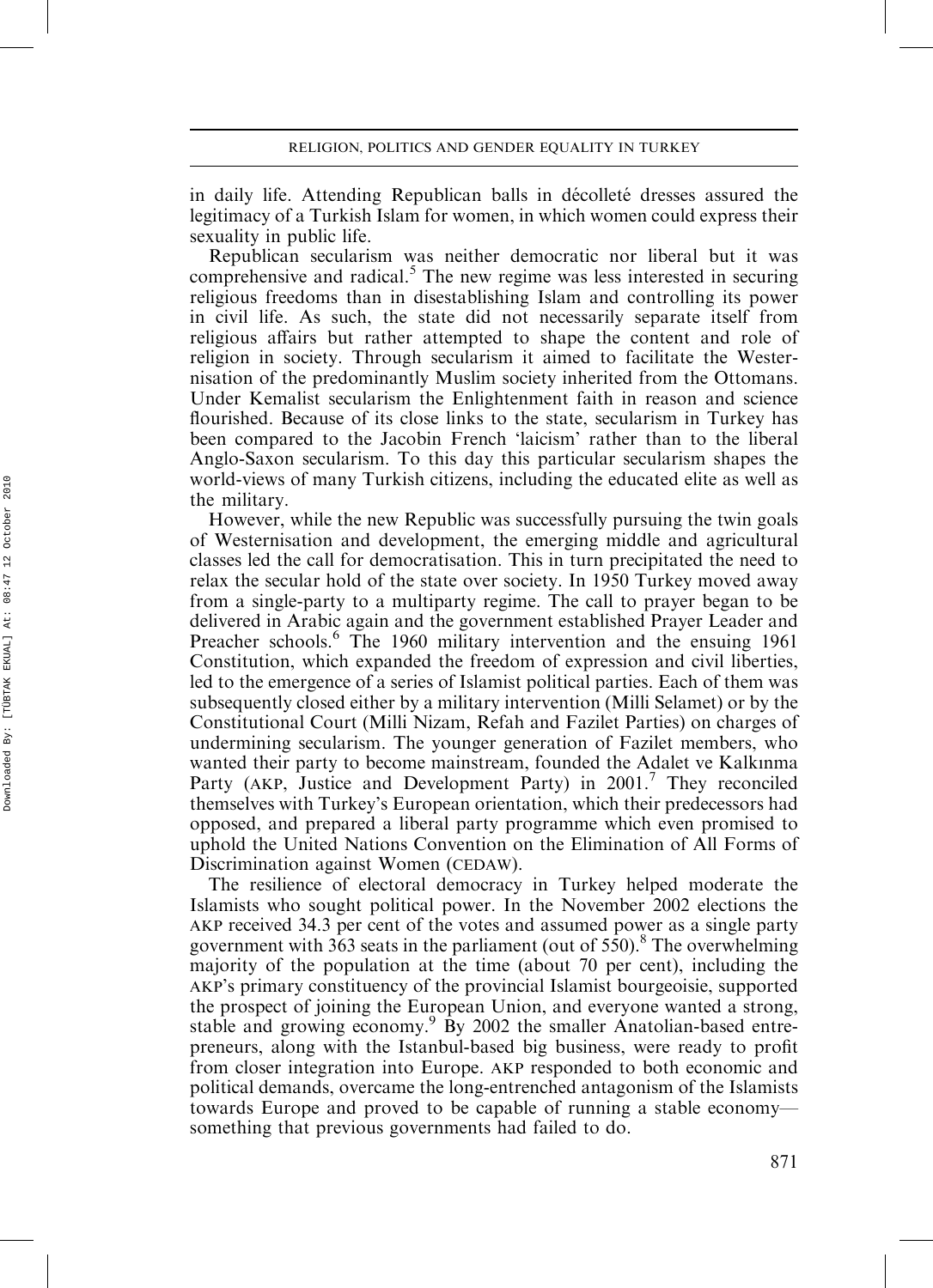Although the party was against the famous ban on Islamic head covering in universities, which had been supported by the Constitutional Court as well as the European Human Rights Commission and the European Court of Human Rights, it underplayed the issue during its first term in office.

In the July 2007 elections AKP returned to power with 47 per cent of votes and 340 seats in the parliament (out of 550).<sup>10</sup> It was the first time in Turkish history that a political party with an Islamist background had come to power with half of the electorate behind it. The balance between the so-called secularists and the Islamists had changed. More easily now AKP could build the two-thirds majority it needed for changing the Constitution. After it had come to power, the party pushed through its candidate for the presidency of the country, Abdullah Gül, to the utter disappointment of the opposition. Leaving aside its promises of a liberal, comprehensive constitutional amendment endorsed by a broad coalition both within and outside the parliament, which could also have facilitated relations with the EU, the AKP sought to change the Constitution only to bypass the ban on headscarves in universities. In March 2008 the Public Prosecutor took AKP to the Constitutional Court, accusing it of undermining the constitutional principle of secularism, and asking for the closure of the party. In July 2008 the Court found AKP guilty but decided not to close it, as had been the case in earlier instances, but to punish it with a fine.

#### Intertwining of religion and politics: AKP and the headscarf issue

The most visible intertwining of religion and politics during AKP's tenure was its attempt to abolish the ban on headscarves by amending the Constitution. In January 2008 AKP constructed a hasty coalition with the rightist nationalists to abolish the ban on headscarves by amending the relevant constitutional articles. The government aimed to amend article 10 of the Constitution on equality and equal treatment before the law by adding a clause on equality in 'the procurement of public services'. It also tried to amend article 42 on the right to education by adding 'no one would be deprived of the right to education unless openly articulated by law'. The attempt backfired and encouraged the Public Prosecutor to take the party to court.

Attempting to resolve the problem through a constitutional amendment amounted to bringing in a religious dictate through the back door into the secular Constitution, the secular nature of which could not even be amended by popular vote. Even though the language of the amendment made no reference to religion or to the freedom of religion and simply put the issue in terms of liberal rights to equality and equal rights to receive education, the religious motive was clear to all. After all, those who wore the headscarf did so because they assumed it to be a religious dictate.

Even though the headscarf debate has been the most controversial and visible manifestation of the intertwining of religion and politics in Turkey, I would like to argue that a more insidious development, as far as women's right to equality is concerned, is the propagation of patriarchal religious values promoting gender inequality and confining women to the domestic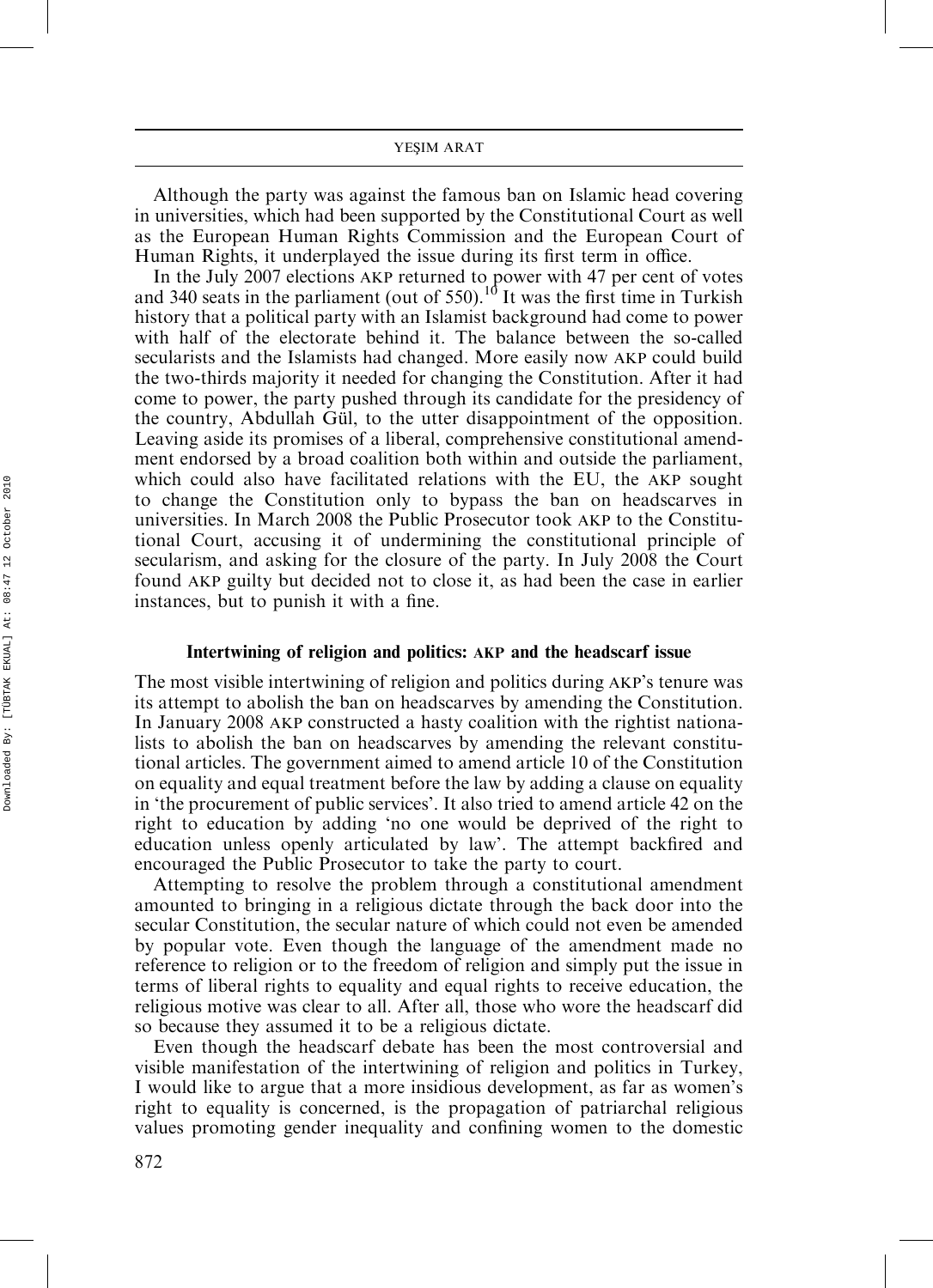realm. Headscarves are an outcome of a particular religious socialisation. But more problematic is when people, especially members of the younger generation, are socialised to endorse religious dictates and practices that attribute secondary status to women. Headscarves might be part of such a socialisation, but need not be.

#### AKP and the propagation of Islamist norms

There are different levels at which religion and politics are intertwined in Turkey. Before discussing them, we should note that, in practice, there can be and there in fact is much diversity as to how religions are interpreted. Orthodox readings that subordinate women need not be the prevalent readings. However, there is evidence that religious teachings, for example in Prayer Leader and Preacher Schools, in which many AKP leaders and partisans including the prime minister Erdoğan studied, promote maternal roles and the segregation of the sexes, and sanction men's control over women's bodies as well as over their 'honour'.<sup>11</sup> AKP does not have to implement a systematic plan to promote traditional roles sanctioned by religious readings. However, religious cadres infiltrating the state bureaucracy and the educational institutions propagate these values because this is part of their socialisation.

As has been common practice in Turkey, AKP, as the ruling party, has recruited its own male supporters into civil service positions and other public institutions. Yet, unlike in previous governments, the recruits are mostly religious people who endorse traditional sex roles. Newspapers frequently report that civil service positions are being steadily filled by  $AKP$  partisans,<sup>12</sup> who uphold traditional patriarchal values legitimised by religious dictates. Feminist researchers argue that women administrators feel AKP bureaucrats and politicians are uncomfortable working with women in the public service and resent the presence of women without headscarves in public places.<sup>13</sup>

In a country where the labour force participation rate of women does not even reach 25 per cent, the government seems to discourage rather than encourage women to enter the labour market. Even though employment rates during AKP's term in office have been very low for both men and women, women's employment rates have deteriorated to a larger extent than men's.<sup>14</sup> The new Social Security and General Health Insurance Amendment, which became effective in October 2008, restricted the conditions for women's retirement. Even though this is sometimes seen as a useful mechanism for keeping women in the labour force, in a country with such low rates of female labour force participation, women's entry into the labour market is discouraged if the lure of a retirement benefit is taken away. Working outside the house to acquire the safety of a pension is out of reach for many women. In the same amendment women's ability to benefit from their father's health insurance, a privilege men never had but which allowed women to be less dependent on their husbands, was repealed. These changes can undermine women's economic independence and opportunities for work, make them more dependent on their husbands and encourage them to stay at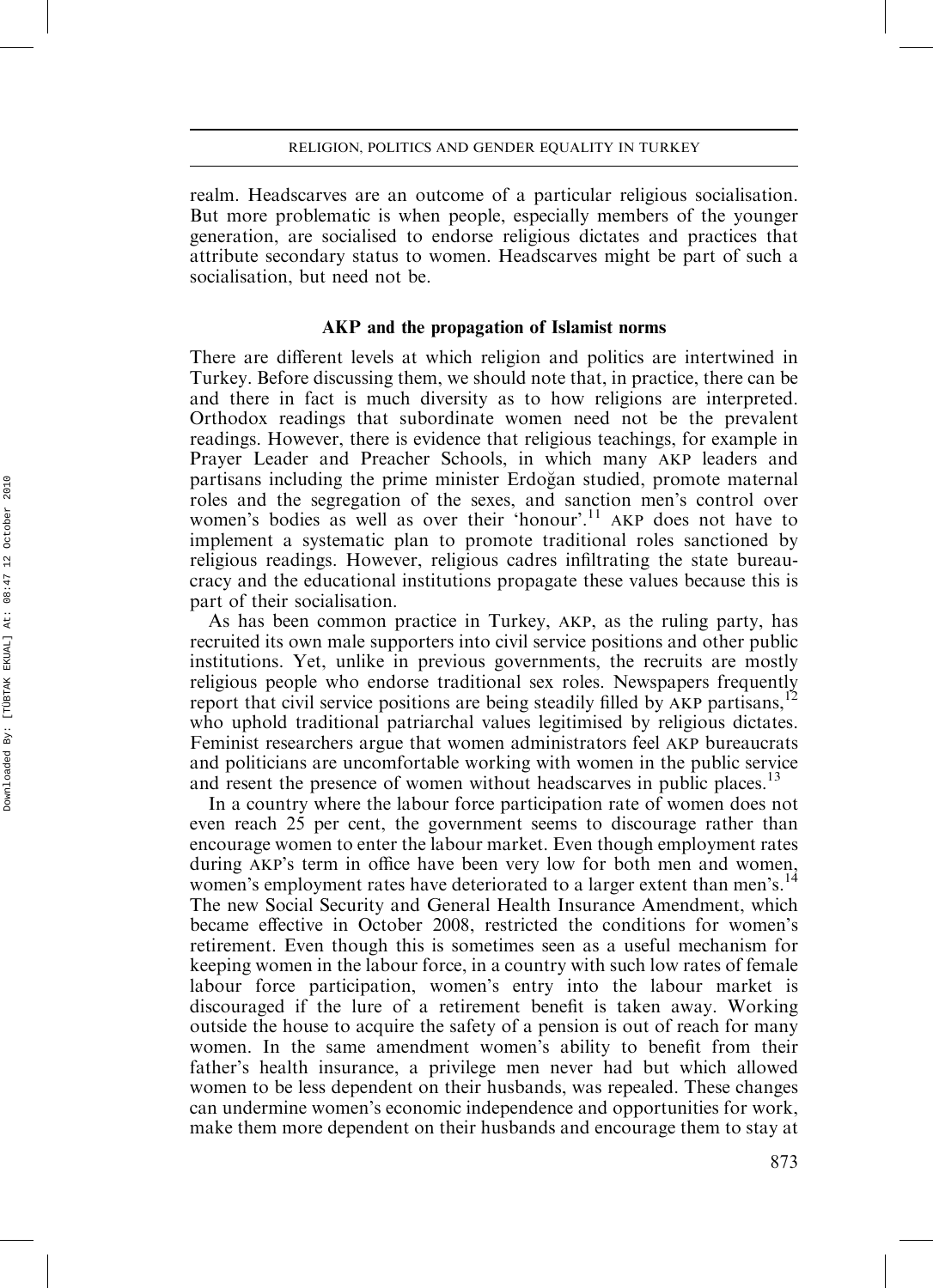home. While the Social Security Amendment was heatedly debated, the prime minister advised women to give birth to at least three children.<sup>15</sup> There was no mention of the need for day-care centres or women's choices in this matter. This conservative mind-set resonates well with orthodox interpretations of religious texts, encouraging maternal roles and restricting substantive opportunities for women.<sup>16</sup>

Besides the administrative ranks traditional or religious values are also infiltrating the educational system. In line with the 1982 Constitution, there are required religion courses in elementary schools, which are problematic in themselves to the extent that they legitimise and endorse religious teachings. The European Court of Human Rights issued a decree against mandatory religious courses for all children, irrespective of their faith, to learn the teachings of Islam; yet they continue to be part of the curriculum. Beyond the requirements of these courses, religious practice seems to be spreading, as is evident in the increasing number of women who cover their heads even in public high schools. Textbooks used by Religious Knowledge courses advise the use of headscarves for girls, there are now public high schools with prayer rooms, and some students even use prayer rugs to pray in classrooms.

The high school philosophy course guides prepared in the context of a revised curriculum have been criticised because they propagate religious values. The guide books expect philosophy teachers to teach students the value of religion. Teachers are expected to engage in drills that prove the existence of God using cosmological, ontological and theological evidence.<sup>18</sup> If the public education system is used to legitimise religion and religious values, then the space for expanding opportunities for women or for fighting against restrictive roles that orthodox interpretations of Islam endorse becomes narrower.

Egitim-Sen, the social democratic labour union of teachers, reported that, especially in public schools in Anatolian districts and villages, AKP recruits and employs teachers from its patronage networks who are close to its conservative background.19 Under these conditions, according to the Egitim-Sen report, students are encouraged or directed to attend the dormitories and the off-campus courses of religious orders and communities. Students who were pressured to cover their heads and pray in dormitories owned by religious orders are featured in the press now and then.<sup>20</sup>

In April 2007 there were several instances in various cities in which public elementary schools began celebrating the birth of the Prophet with religious Quranic chants sung by young female students with covered hair and long dresses.21 These religious celebrations in secular public schools were carried out with the consent and knowledge of governors and administrators. In the Altindag district of the capital, Ankara, all headmasters of public schools in the district were asked to attend the celebrations. Secular schools were thus involved in promoting religious observance and socialisation.

Meanwhile, the government decided to allocate public funds to expand theology education in public universities. Most recently the Higher Educational Council increased the number of students the 22 theology faculties in Turkey could recruit from 813 to  $2724<sup>22</sup>$  The government also encouraged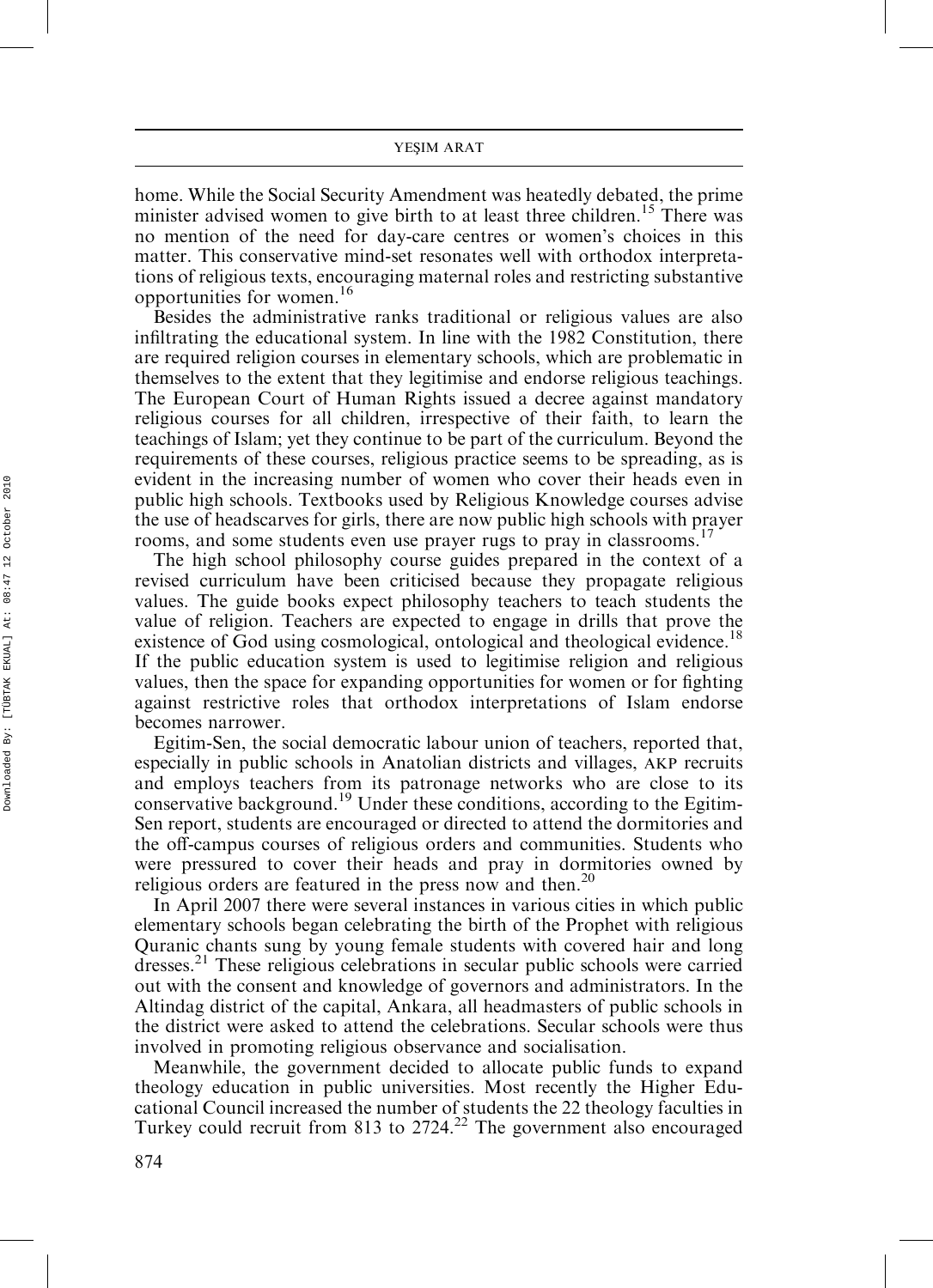the proliferation of Quranic courses by softening the penalisation of illegal ones. There are about 8000 registered Quranic courses and the number of illegal ones is not known, although it is easy to locate one around any mosque. The previous director of religious affairs argued that these illegal courses, mostly affiliated to religious communities, were preaching separatist religious propaganda.<sup>23</sup> There is little reason to expect that their teachings on gender issues are progressive.

Besides administrative and educational bureaucracy, civil servants of the Directorate of Religious Affairs themselves also promote patriarchal norms legitimised by religious reference. The Directorate of Religious Affairs under the AKP Prime Ministry claims that head covering is a requirement of Islam.<sup>24</sup> The director, Ali Bardakoğlu, has publicly argued that 'for fourteen centuries in the Islamic world, women covered their heads because it is a religious requirement'.<sup>25</sup> Beyond head covering, on its website on sexual life and prohibitions the Directorate exhorted women not to use perfume outside their homes, not to remain alone with men who were not relatives, and not to flirt.<sup>26</sup> In effect, the Directorate, as the highest religious authority in the country and ironically as part of the secular state apparatus, was aiming to control women's bodies, discouraging them from working outside their homes where contact with non-relatives would be inevitable, and aiming to regulate their sexual lives. These pronouncements, to say the least, would be hard to reconcile with CEDAW, signed by the state and to which AKP has paid formal homage in its platform. If the Directorate, tied to the prime minister, argues that women should not remain alone with men, then the pious prime minister would have no incentive to provide employment opportunities for them. While believers might not take issue with these pronouncements, and would indeed happily abide by them, these religious interpretations are expanding men's control over the choices and bodies of women. The more liberal interpretations of Islam, which do not expect women to cover their heads and which the founding fathers assumed, is being replaced by another interpretation increasing patriarchal control over women's bodies. The fact that alternative interpretations of Islam which do not restrict women's choices are not being propagated by government-controlled bodies is disconcerting.

The government seems ready to defend the propagation of sexist values by public employees, including those of the Directorate. When a prayer leader in a mosque advised his congregation in a Friday sermon not to let their wives work outside the home, because women working outside the home would be more liable to commit adultery, the case made it to the national press. The imam was simply moved from one mosque to another as a punishment, clearly not enough to prevent similar pronouncements.<sup>27</sup> On 11 April 2008 a group of feminists prepared an indictment against the Prayer Leader for defying the equality principles in the Penal Code and the Constitution. The public prosecutor advised them that the prayer leader enjoyed 'freedom of thought'. The fact that a sexist, patriarchal dictate denigrating women was preached by a public employee in a position of state as well as religious authority was rationalised as an act of liberalism. In short, the party in power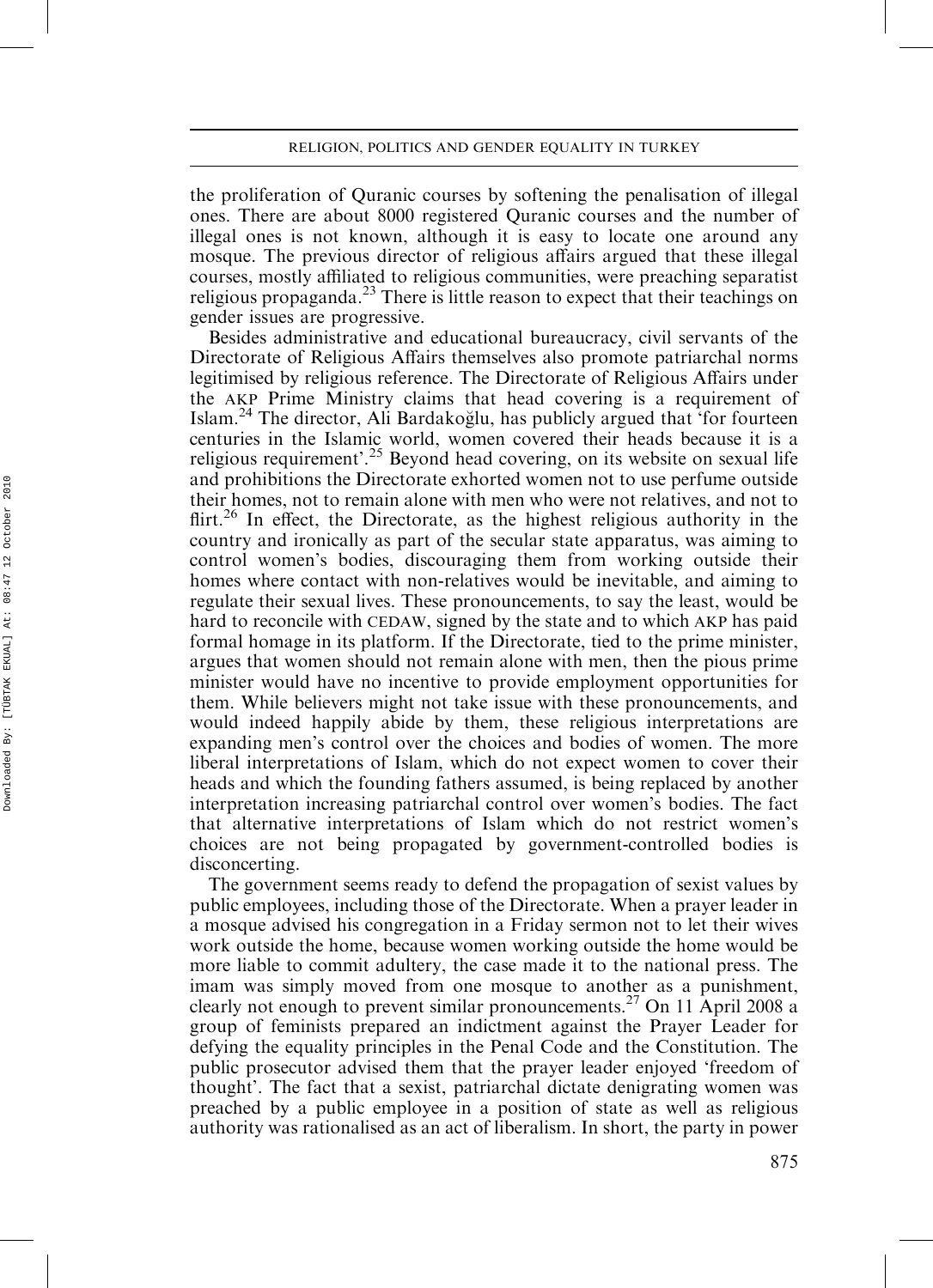might have a liberal/conservative programme rather than a religious one, but the religious conservative constituency of the party has been emboldened to practise and propagate religiously legitimated conservative values that discriminate against women.

Another case of an AKP affiliate using his office to propagate sexist ideology was that of the Tuzla mayor who published and distributed a pamphlet to newly married couples on how to maintain a good marriage. In this pamphlet women were advised to be subservient to their husbands, and husbands were told to resort to wife-beating if necessary.<sup>28</sup> Even though the top leadership of the party did not encourage this, the religious constituency of the party heard a more conservative tune which resonated well with orthodox readings of Islam. The party in turn was committing sins of omission by ignoring or imposing only token punishments on these partisans occupying public positions.

In so far as lifestyles are concerned, drinking alcohol has been made more difficult under AKP rule. The international survey company Nielsen reported for the 2005–08 period a 12.6 per cent decrease in the number of premises selling alcohol in Turkey.<sup>29</sup> AKP-backed municipalities took over the management of alcohol-selling restaurants and cafes stopped serving drinks altogether. According to a decree issued in 2005 by the Ministry of Internal Affairs, many restaurants with alcohol licences were required to do business only in designated districts and even the social clubs of sports teams were prohibited from serving alcohol.<sup>30</sup> In Denizli, a city in the western Anatolia region, the AKP mayor ordered all restaurants selling alcohol to move to the part of the city where tanneries were located—a move that continues to be opposed by the restaurant owners, especially because the smell would keep customers away.31 A similar decision was announced in Bursa. The Islamic prohibition of alcohol is thus creeping into secular life under paternalistic pretexts such as 'alcohol selling restaurants would create noise and disturb public order in residential areas' or 'sports and alcohol should not go together for the benefit of the youth'. The right to drink alcohol or disregard religious dictates is thus being denied, using functional and secular justifications.

Causality is difficult to establish, and the examples discussed above illustrate different juxtapositions of religion and politics. Some bring in religion directly to promote a religious way of life through public schools. Others appeal to secular functionalist arguments and liberal principles without making any explicit reference to religion. There is no explicit reference to Islam when AKP bureaucrats express their resentment of uncovered women in public office or when the Denizli mayor banishes alcohol-selling restaurants to a ghetto, yet indirectly they bring a conservative interpretation of religion into the public and political domain.

These examples are not meant to suggest that all AKP party cadres support regressive views on gender issues, nor that there is a 'hidden agenda' shared by all members regarding women's public presence. However, these are examples of how conservative values detrimental to women's interests are creeping into and permeating society at large through the religious cadres of a political party that is in power. The conservative constituency of the AKP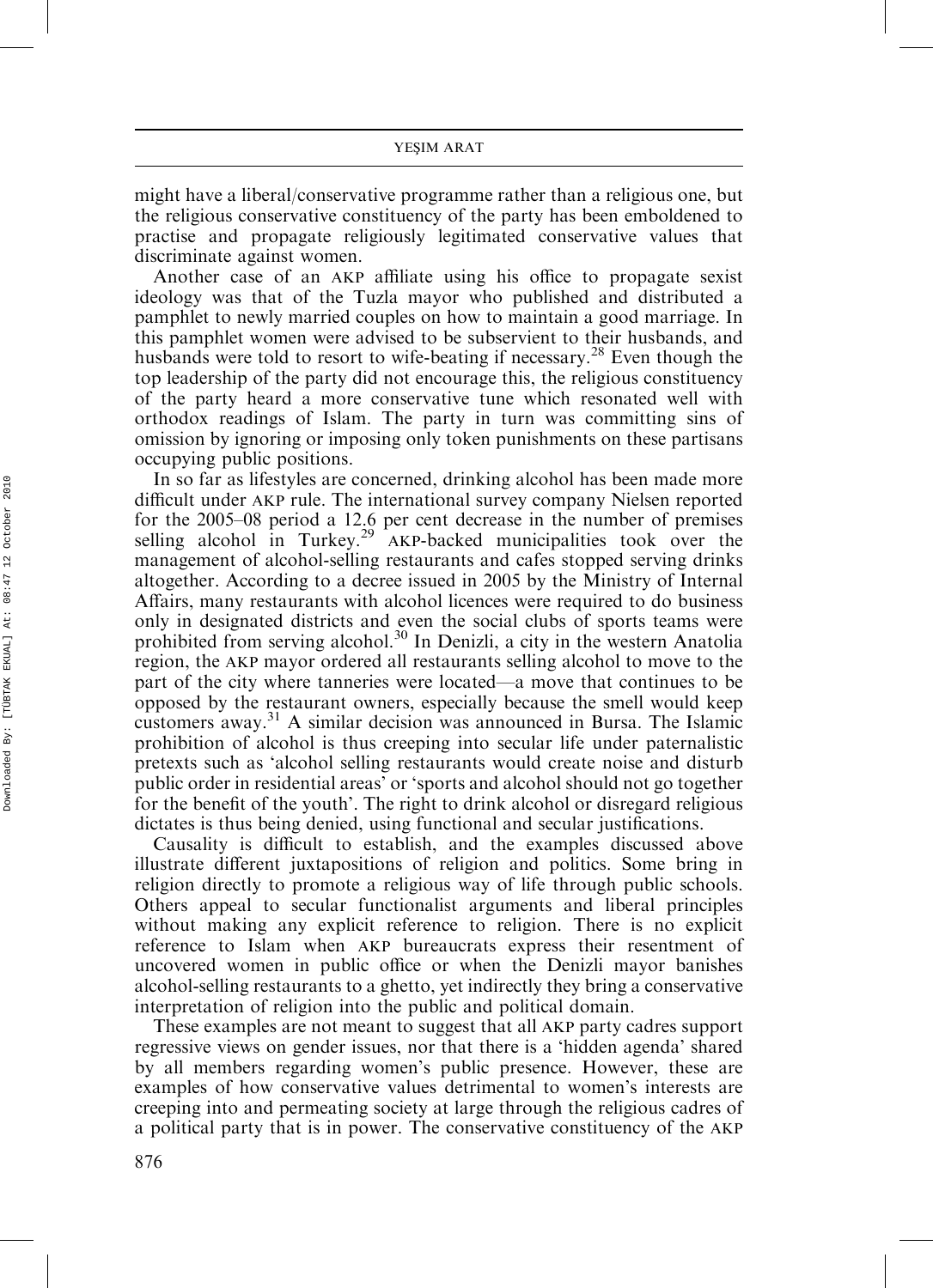does not expect the party cadres to abide by the party's progressive programme, which includes gender equality. They may not even have heard of CEDAW. What the supporters expect, however, is that the party use its position of power to propagate the conservative religious values that they are more familiar with.

#### Civil society and the intertwining of religion and politics

The intertwining of religion and politics is not confined to the explicitly political realm. Religious groups, religious businessmen and religious communities, some of whom were banned during the early years of the Republic, are widely active in society these days. These groups are politically accommodated and penetrate politics and government service. Although civil society is an important means to empower, reinforce, legitimise, support and control the democratic institutions of political society, it can also act to restrict, control, prevent participation, and reinforce prevailing unequal distributions of economic or social power. The problem becomes exacerbated if a conservative religious group advocates religiously legitimated private roles for women, organises and gains immense power through civil society and exerts power on political groups, as is the case in Turkey.

The religious Gülen community, for example, which has organic ties to the business world controls significant resources to shape the educational system and early socialisation of the young. The group allegedly runs about 200 high schools, about 400 classrooms for instruction (dershane) and dormitories large enough to board about 25 000 students. It also provides generous scholarships to needy students.<sup>32</sup> Although the schools provide excellent secular education, students are gently guided into the pious culture of the group, particularly through dormitory life. They are thus led to accept more orthodox religious understandings of gender roles and interests. Researchers emphasise that women of the community are encouraged to lead pious lives as good wives and mothers, spending time in religious gatherings and on readings of the Quran and at times working voluntarily as bigger sisters in the community's schools or dormitories. Berna Turam, who studied the Gülen group, problematises women's engagement in the community as 'compromising women's agency'.<sup>33</sup> While agency can involve choosing a religious life, this move constitutes a dramatic restriction of other choices.

Binnaz Toprak, in her work on 'othering' in Turkey, urgently drew attention to the social pressures exerted by the Gülen community on those who are outside it. The so-called 'houses of light', established and run by the community to provide much-needed boarding and support to young students, seem to be the loci of religious indoctrination. As researchers report, the 'sisters', 'brothers' and 'prayer leaders' in these houses intervened in, and placed restrictions on, how their boarders dressed, what they watched, what they read and how they related to the other sex. They encouraged girls to wear headscarves, which they argued religion required, and they promoted a religious world view that restricted girls far more than boys. $\frac{3}{4}$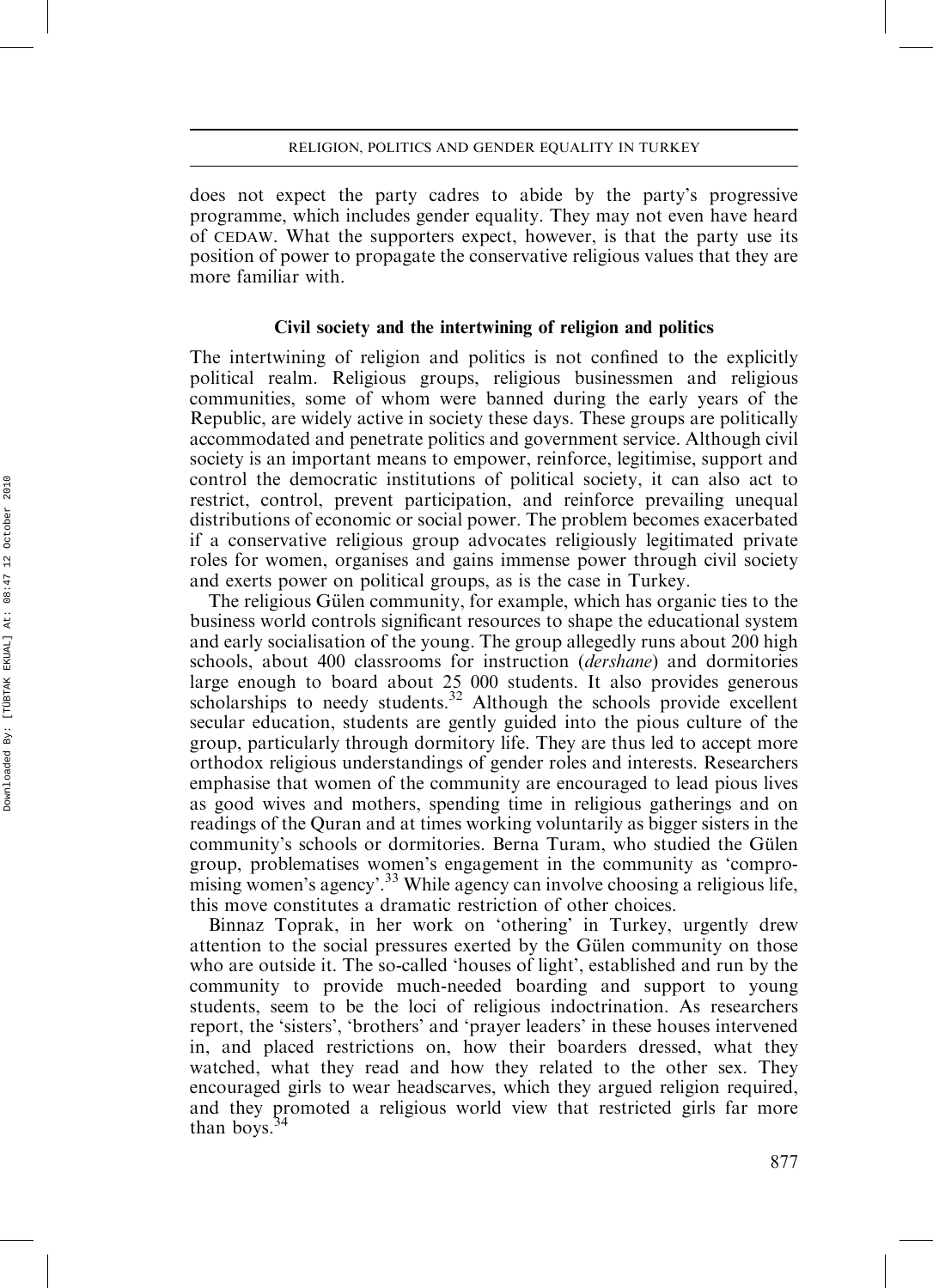#### Possible implications of the intertwining of religion and politics for women and their rights

The intertwining of religion and politics inevitably affects women's opportunities. The net result, as this paper has argued, has not been a visible expansion of women's freedoms and choices. On the contrary, increasing conservatism seems to extend control over women's lives, although there are niches where religious women have challenged gender-based restrictions imposed on them by religious teachings. In Turkey the most contested and controversial result of the blending of religion and politics has been the unsuccessful move to legalise headscarves in universities. Had the ban been lifted, the right to university education of headscarved religious women and their freedom of religious expression would have expanded. Assuming these women choose to wear headscarves free from coercion and can explore options beyond what orthodox religious teachings prescribe, the parameters of liberal individualism could have expanded. Similarly, Turkish 'secularism' which has historically been statist, would have become more inclusive.

Independent of the ban on headscarves, the closer integration of religion and politics seems to have encouraged women to wear headscarves, which ultimately might restrict their opportunities. After all, for many men and women, atheists or believers, headscarves are a religious dictate and control women's sexuality and choice.<sup>35</sup> Headscarved women can serve as role models for other women. It is not that women working in the public service are not allowed to wear headscarves, many do work with headscarves anyway, but head covering can come along with other restrictive views on women's place in society and on women's lower status in relation to men. If women cover their heads because they understand it as a religious dictate, then they might endorse other religious dictates or at least interpretations assigning women secondary roles as well. This does not have to be the case, and headscarved women can be empowered and can play active roles in politics.<sup>36</sup> But there are statistics that show that women who cover their heads tend to be more reluctant to approve the concept of women working outside the house.<sup>37</sup> After all, both might be seen as religious dictates. These women can and apparently do submit to restrictive roles that religion proposes. On the other hand, even when covered women are active in public space, head covering restricts women's engagement in many activities such as sports, dance and ballet. They might not express interest in these engagements but many women who do not have substantive options do deny interest in alternatives that seem beyond their reach. Even those who are physically beaten come to rationalise this violence if there are no alternative options available to them.38

In Turkey, where about 70 per cent of women cover their hair, secular women who do not can feel the pressure to do so, as head covering receives increasing legitimacy. Women who do not cover their hair argue that their freedom of religious expression, which does not necessitate head covering, is threatened in a context where the majority of covered women put pressure on them. They argue that covering women represents patriarchal control over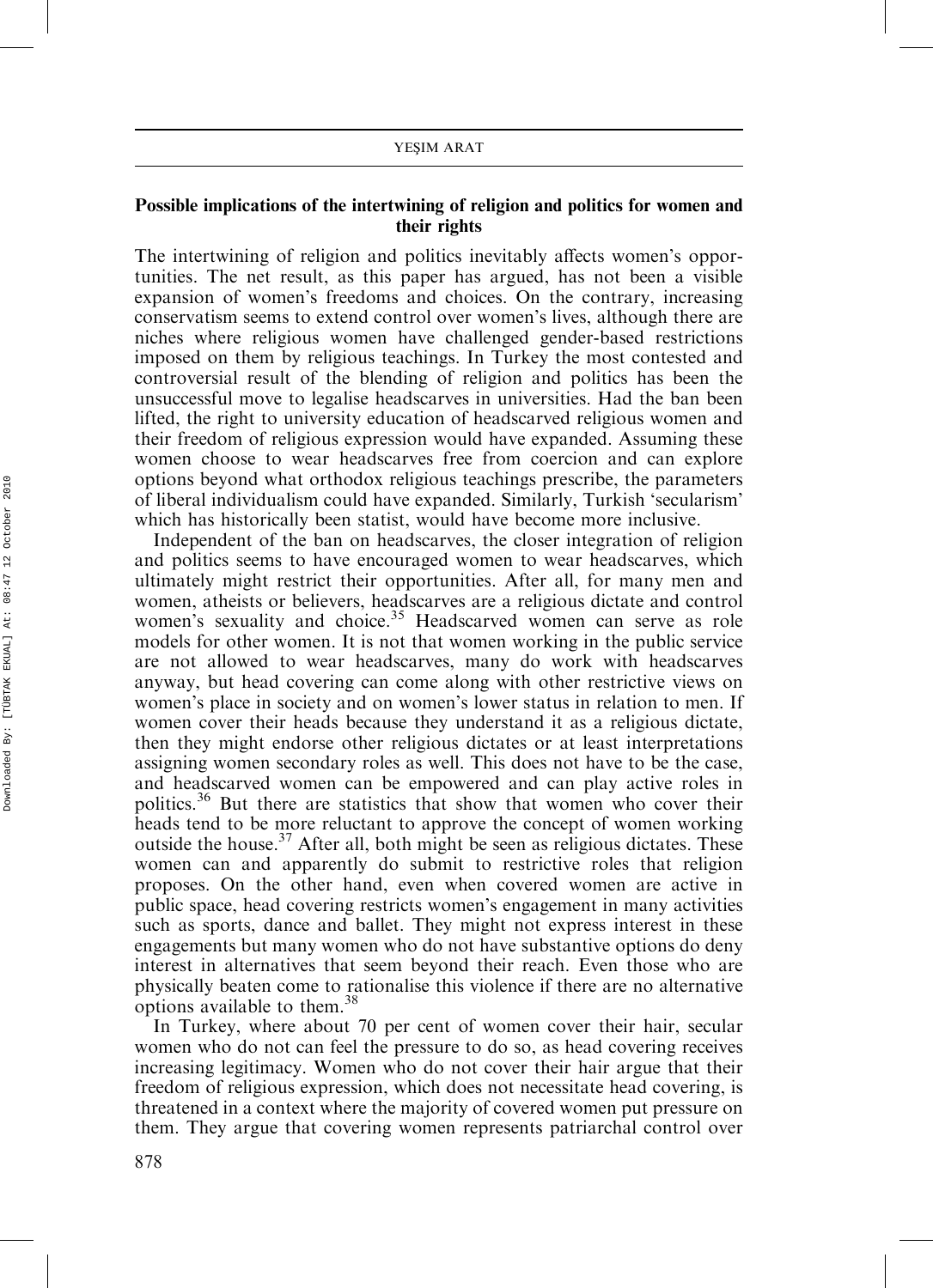women's sexuality and women should not be socialised into this particular religious interpretation.

This threat is not one that could be prevented by a ban on headscarves in universities. The threat exists anyway if headscarves are in the majority outside university doors. The impact of religious cadres at the administrative and educational levels and the spread of religious communities are the more important processes at work. The extension of Islamist education or the propagation of Islamic values regarding traditional sex roles, which encourage women to become traditional mothers and housewives, could pose a serious danger to other women who believe in expanding their opportunities outside the home and in increasing their autonomy from traditional patriarchal means of control. If the influence of Islamic communities in the educational and administrative ranks spreads, such restrictive roles are likely to spread as well. Rather than the headscarf ban, the institutional spread of Islamist values propagating restrictive roles for women and restrictive lifestyles in general is more likely to pose a danger to women and gender equality.

Anne Phillips invokes the feminist concern that 'horizons are drawn in relation to what is perceived as possible'.<sup>39</sup> This concern resonates well with developments in Turkey, where the spread of religious control over women's bodies and minds could be perceived as 'what is possible'. If the concept of 'adaptive preferences' involves the 'capacity to ignore those things we feel we cannot change or undervalue those opportunities we know to be closed to us . . . and perceptions of what is desirable are formed against a backdrop of what seems possible, and choices are made from what appears to be the available range', $40$  then the widespread propagation of religious norms and gender roles is problematic. When women find themselves within religious communities in which a traditional division of labour is sanctioned, or when they are exhorted to obey their husbands or wear headscarves as religious dictates, they will most likely 'adapt their preferences'. If these women are not given the opportunity to seek alternative means of self-fulfilment, such as through public engagement, leadership or employment outside the house, they may well lower their aspirations. Women should have substantive choices about what they can do with their lives before we encourage them to lead pious lives, especially in a political context constitutionally committed to secular egalitarian laws rather than religious ones.

If we are concerned about increasing women's options and giving them a chance to lead lives in which they can choose not to be dependent on their husbands, then the propagation of religious values can be a hazard to women. Can women increase their opportunities for self-enhancement by engaging in the life and mission of the community and opt for communitarian values without 'adapting their preferences'? Can women increase opportunities for self-enhancement within the context of religious communities? Working for a political party that upholds an Islamist discourse can empower women. However, the kind of religious communities that are fast spreading gives little hope for expanding women's opportunities. On the contrary, the little evidence that we have suggests that women's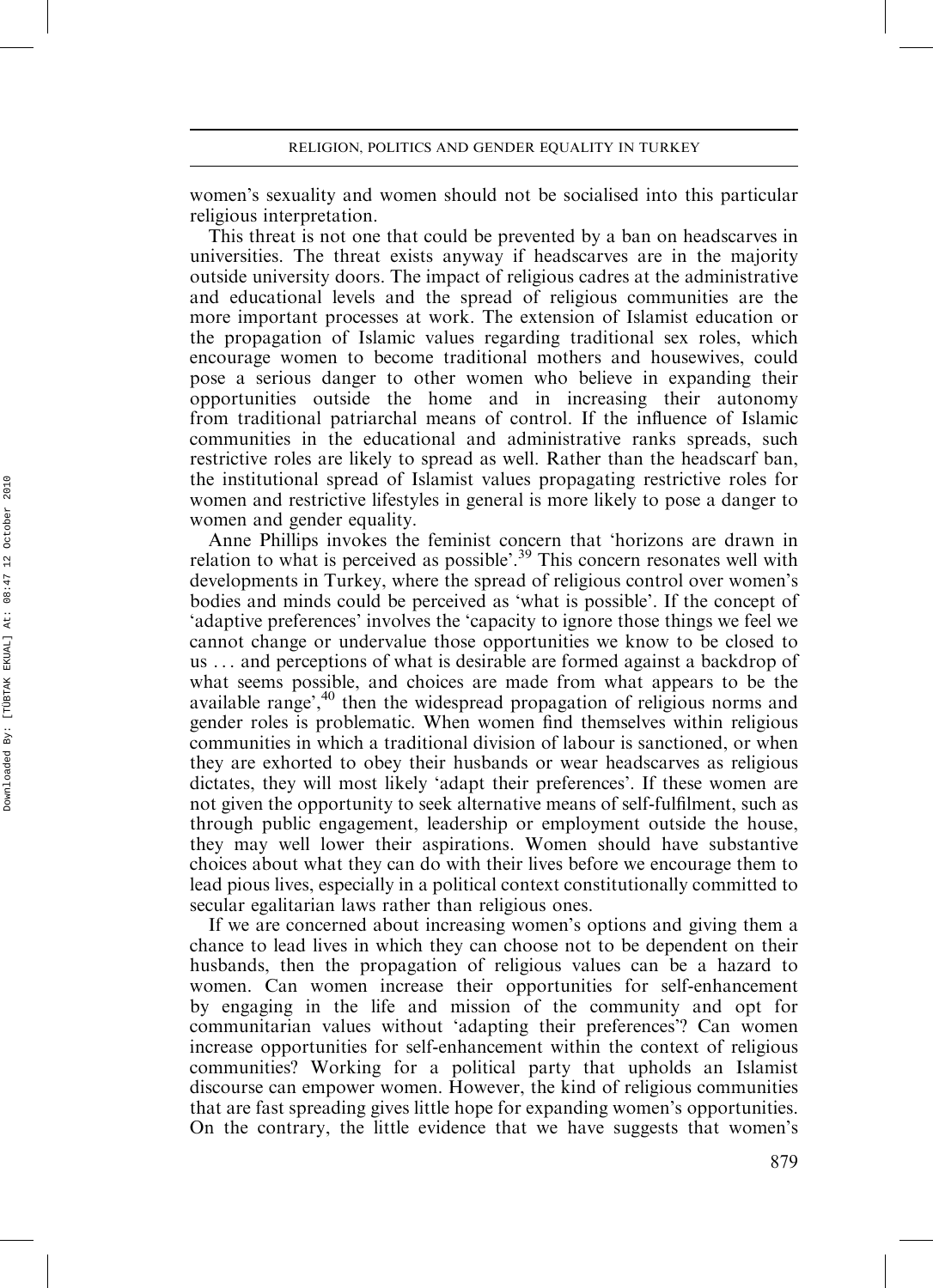options are being limited within their religiously patriarchal communities, and that these communities are resistant to internal change.

Even though the governing party in Turkey may not be monolithic in pursuit of a single-minded islamicisation of society, it is not interested in regulating the dominant religious communities, let alone in challenging their teachings about and practices regarding women. Under these circumstances it is important to empower those secular civil society groups who are interested in women's rights and in expanding civil, political and economic rights for all, including religious groups. Women's groups in Turkey do react to and protest against any violation of women's rights. Yet they need to strengthen their alliances with other groups whose lifestyles or priorities are threatened by the onslaught of restrictive values sanctioned with reference to Islam. Both secular and Islamist groups, such as Islamist feminists, who are against the religious as well as secular oppression of women, can be important allies in the expansion of opportunities and autonomy. The intertwining of religion and politics will pose a danger to gender equality and democracy if these groups do not ally and raise stronger voices that are heard by the state and more progressive groups within conservative communities.

In this context integration into the global community is another important factor countering threats to women's rights. The EU was very important in the democratisation process and the expansion of women's rights in Turkey during the first AKP term of office. Links to other European countries did not merely influence the government but also strengthened civil society and other groups who sought to extend liberties and democratisation for all. These links could also strengthen secularism. $41$  However, the EU's reluctance to integrate Turkey and the consequent decline of support within the country for the European project slowed down the process of democratisation in Turkey. As a result, the European power to influence progressive politics came to a halt.

Nevertheless, the EU does not have to be the only way of integrating Turkey into the global community. Whether through communication, international law, integration into the capitalist system or merely tourism, interaction with the global community will help sustain opportunities for women by providing models, news and information about women's opportunities, lifestyles and demands in other countries. Interaction with 'the other' fosters internal change in any community, assuming borders are permeable.42 Thus we see headscarved women walking through university campuses arm in arm with their boyfriends and flirting with them. The Islamist feminist Hidayet Şefkatli Tuksal, who covers her hair, and her feminist friends, who don't, formed a coalition and created a blog in defence of women's rights. In solidarity they denounced any type of 'control over women's bodies whether in the name of modernity, secularism, the Republic, religion, tradition, custom, morality, honour or freedom<sup>'.43</sup> These developments show that traditional religious communities are prone to outside influence and that their members are not all puritanical fundamentalists. Women can have different options in this context of transformation.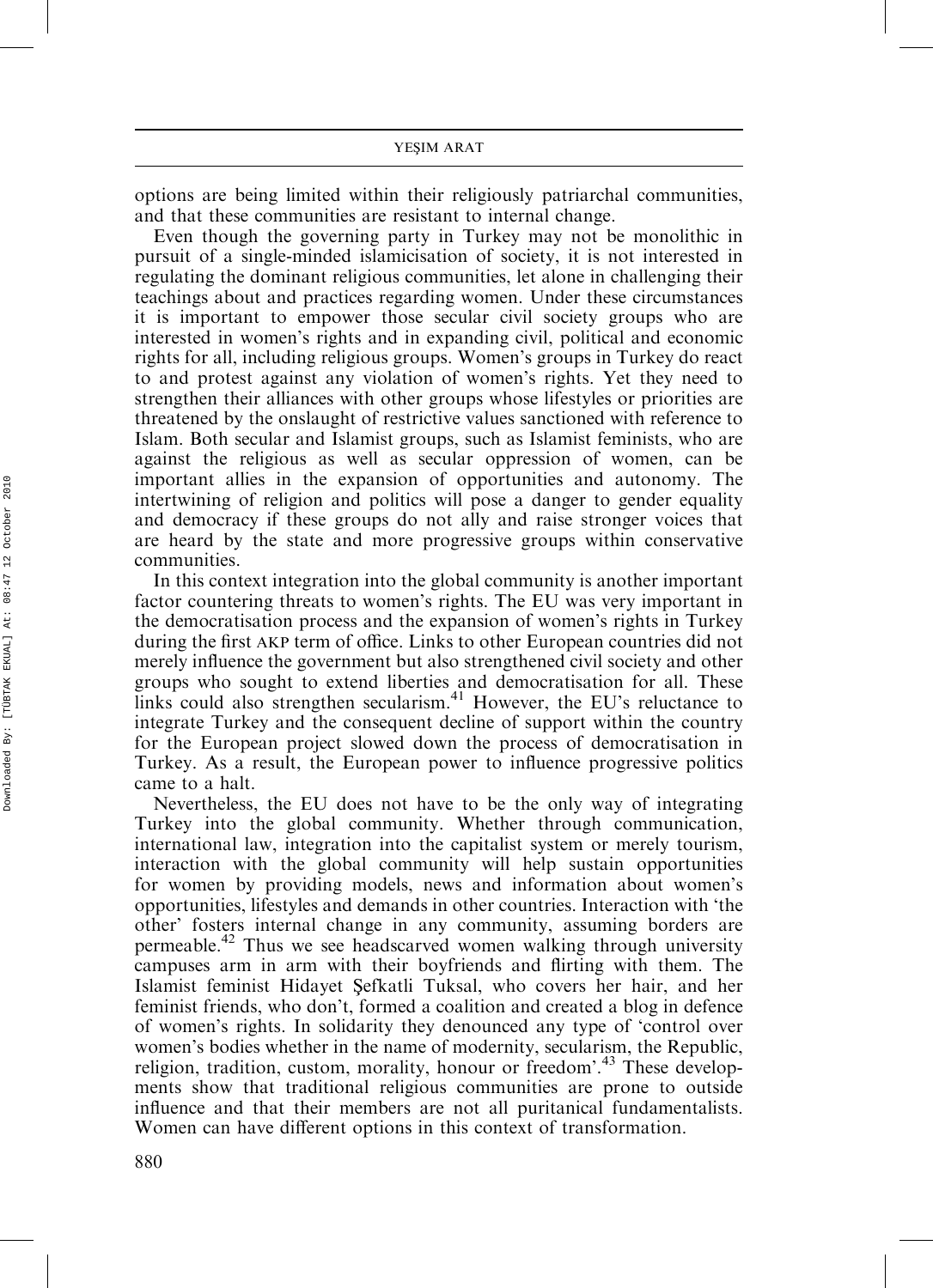We can see that transformation takes place within the religious Muslim community when we look at the literature produced by their authors over time. Kenan Çayır, who studied Islamic novels and the Islamic novelists' representations of their communities in the 1980s and the 1990s, shows how Islamist novels evolved from being mere ideological documents to more sophisticated self-reflexive texts. Cayir analyses how in the later novels the authors criticise the restraints of the collective definitions of Islamic identity and their religious community.<sup>44</sup> We need to keep in mind that these are singular developments which might not prevent a layered islamicisation of society in which orthodox understandings of women's status are institutionally propagated.

#### Conclusion

Democracies, in Larry Diamond's words, live through 'built-in paradoxes or contradictions' that they each have to resolve.<sup>45</sup> If political participation and regular elections are not enough to establish a democracy and if liberal rights and freedoms are necessary if not sufficient conditions for democratic rule, then we should be wary that the expansion of democratic participation does not lead to the contraction of rights and freedoms.

The Turkish state and society are going through a cultural transformation in the context of their own democratic paradox. Since its inception in the early 1920s the Turkish state has committed itself to secularism. It has signed the basic human rights conventions that shape the contemporary liberal democratic legal framework, including CEDAW, which promotes women's rights. Nonetheless, religious norms and practices out of line with these documents are spreading as a consequence of choices democratic majorities have made. Democratically elected governments that come to office are instrumental in this change. Conservative cadres with religious values are moving into the civil bureaucracy as well as into the educational system. Religious communities are organising through civil society and propagating religious world-views. There is evidence that these religious world-views promote traditional roles for women, and that these restrict women's choices and engagement in the public world.

Religion in general, and Islam specifically, need not necessarily be a threat to women's interests. If, as feminists, we respect women's agency, we need to be ready to hear how women can expand their opportunities of empowerment or fulfilment through religion. But we also need to be watchful of the secondary roles orthodox interpretations of religion assign to women and the control they exert over the bodies and moral choices of women. We need to keep in mind that, if women are not given viable alternatives to religious moral grounding, they might be liable to accept the secondary roles prescribed by religion and adapt their preferences to the religious choices that have been made available to them. In the Turkish case we see a process whereby orthodox religious choices are increasingly promoted and made readily available to women at the cost of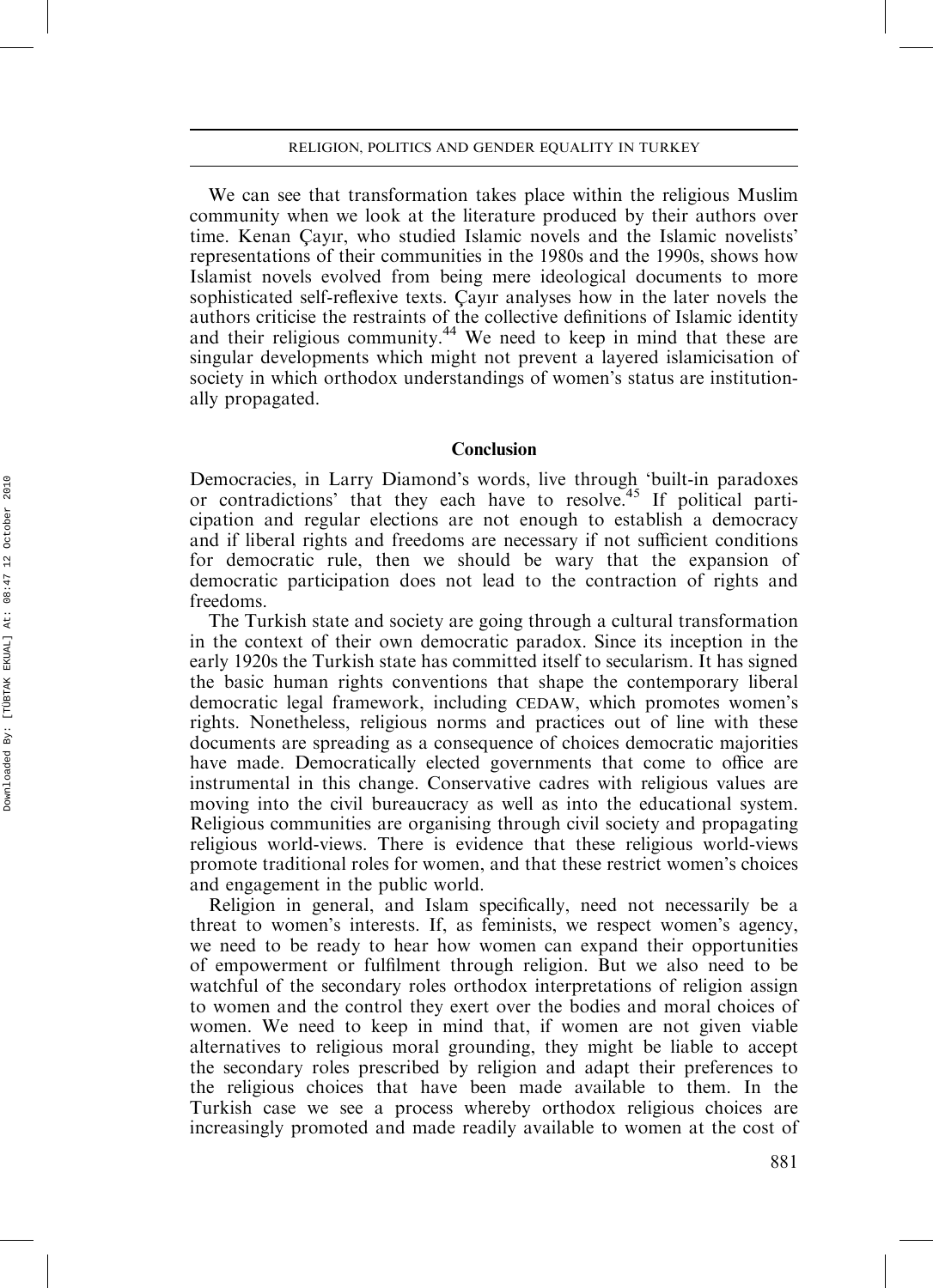forgoing substantive secular choices. This constitutes a narrowing of the range of choice and a threat to women's interests.

The potential threat has to be further contextualised. In Turkey the strong secular legal framework still provides the infrastructure for expanding women's opportunities. In the context of globalisation the alliance between forces, including feminists, professionals and the bourgeoisie, that engage with the outside world can help contain the threat posed by the local intertwining of religion and politics. Even the newly emerging Muslim bourgeoisie has an economic interest in integrating into the (secular) Western world. This alliance could, as Seyla Benhabib puts it, engage in a 'democratic iteration' by 'mediating the will and opinion formation of democratic majorities and cosmopolitan norms<sup>46</sup> The prospect remains that these groups will help mediate the religious proclivities of the 'democratic majorities' in the local context with the cosmopolitan norms of secularism upheld by the global context. There is room for caution and need for skilful accommodation of conflictual forces at work.

#### Notes

I would like to thank the anonymous reviewer for drawing my attention to the democratic paradox I describe in the paper and Çiğdem Çıdam for critically engaging with my argument and convincing me to revise. I would like to thank Shahra Razavi and Anne Jenichen for their careful readings and acute criticisms that I have benefited from in various drafts. I am grateful to Joan Scott for her many useful suggestions for the improvement of the article.

- 1 Y Esmer, 'Is there an Islamic civilization?', in R Inglehart (ed), Human Values and Social Change, Leiden: Brill, 2003, p 67.
- 2 The term 'Islamist' is used in an all-encompassing vague sense to refer to views, norms or practices that are coloured by religious reference in some way. The meaning of the term has changed over time from one claiming a more literal reference to Islam to another making oblique references.
- 3 N Berkes, The Development of Secularism in Turkey, Montreal: McGill University Press, 1964; B Lewis, The Emergence of Modern Turkey, London: Oxford University Press, 1976; and B Toprak, Islam and Political Development in Turkey, Leiden: EJ Brill, 1981. On Turkish political development, see also M Heper, The State Tradition in Turkey, Walkington, UK: Eothen, 1985; Ç Keyder, State and Class in Turkey, London: Verso, 1987; and E Kalaycıoğlu, Turkish Dynamics, New York: Palgrave, 2005.
- 4 İ Gözaydin, Diyanet, İstanbul: İletişim Yayınları, 2009.
- 5 Parla and Davison argue that Kemalist secularism was not 'true secularism' because it prohibited 'religious freedom' rather than guaranteeing it. T Parla & A Davison, Corporatist Ideology in Kemalist Turkey, Syracuse, NY: Syracuse University Press, 2004, p 6.
- 6 B Aksit, 'Islamic education in Turkey: Medrese reform in late Ottoman times and Imam–Hatip Schools in the Republic', in RL Tapper (ed), Islam in Modern Turkey: Religion, Politics and Literature in a Secular State, London: IB Tauris, 1991, pp 145–169.
- 7 S Tepe, 'Turkey's AKP: a model 'Muslim–democratic' party?', Journal of Democracy, 16(3), 2005, pp 69–82; and H Yavuz, Islamic Political Identity in Turkey, New York: Oxford University Press, 2003. 8 A Çarkoğlu & E Kalaycioglu, Turkish Democracy Today, London: IB Tauris, 2007.
- 9 H Yılmaz, 'Swinging between Eurosupportiveness and Euroskepticism: Turkish public's general attitudes towards the European Union<sup> $\hat{i}$ </sup>, in H Yılmaz (ed), *Placing Turkey on the Map of Europe*, Istanbul: Boğaziçi University Press, 2005, pp 1–22; S Demiralp, 'The rise of Islamic capital and the decline of radicalism in Turkey', *Comparative Politics*, 41(3), 2009, pp 315–335.
- 10 Compared to the 2002 elections the AKP received more votes and fewer seats in 2007, because more parties entered parliament in the latter and votes were distributed according to the proportional representation system, with a 10 per cent national minimum.
- 11 F Acar & AG Ayata, 'Discipline, success and stability: the reproduction of gender and class in Turkish secondary education', in D Kandiyoti & A Saktanber (eds), Fragments of Culture, London: IB Tauris, 2002, pp 90–111.
- 12 B Kotan, 'İstihdamda torpil kural olmuş' ['Nepotism is the rule in employment'], Radikal, 22 December 2007.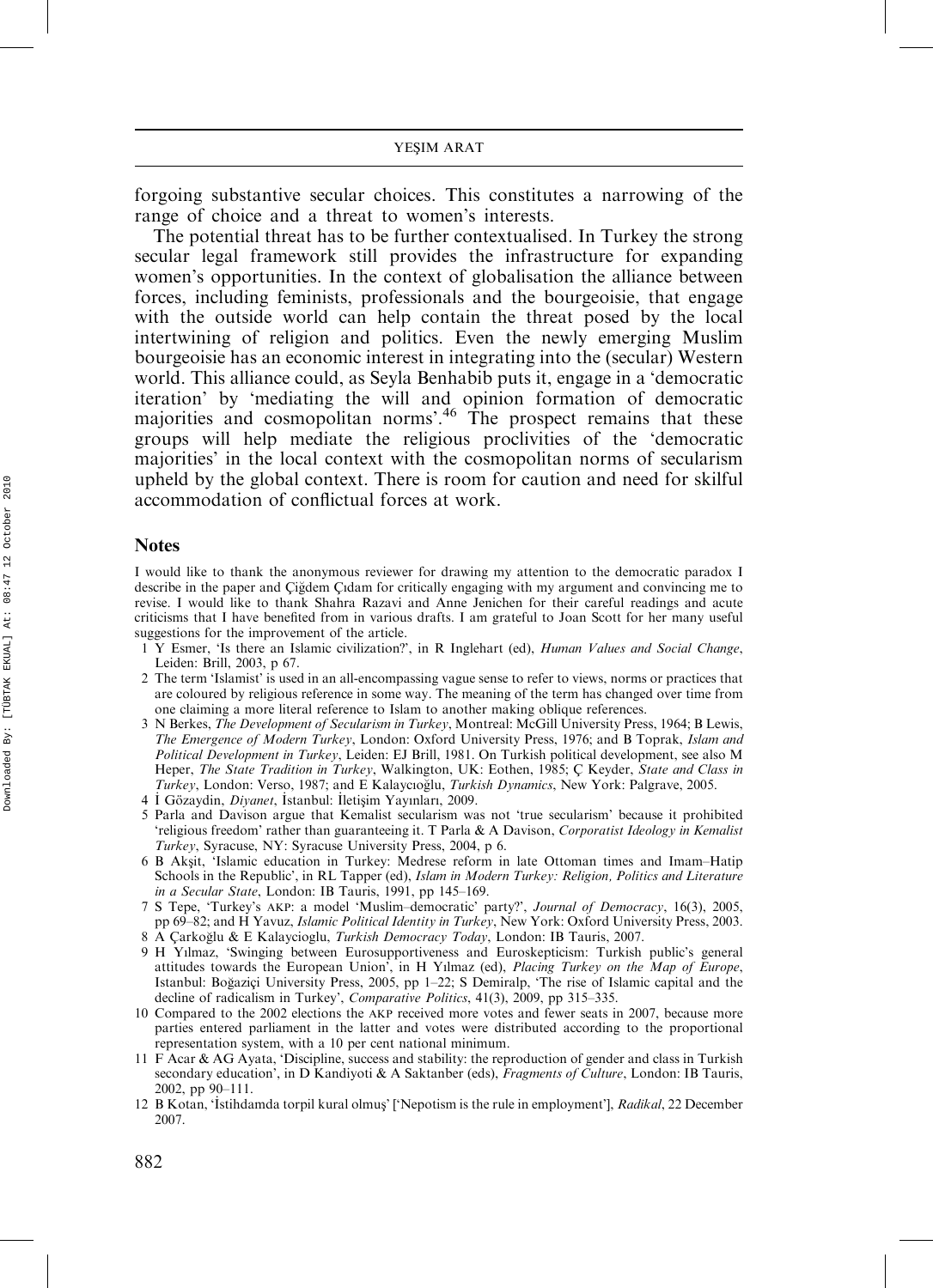#### RELIGION, POLITICS AND GENDER EQUALITY IN TURKEY

- 13 IRIS Eşitlik ve Gözlem Grubu, 'Kamu Sektöründe Yönetici Kademesinde Kadınlar' ['Women administrators in the public sector'], unpublished report, 2007.
- 14 F Özkan, 'AKP'nin işsizliği kadınları daha cok vurdu' (AKP's unemployement hit women more), Radikal, 13 December 2007.
- 15 'Erdoğan: Başbakan olarak talebim "en az üç çocuk"' ['Erdogan: as the prime minister my demand is at least three children'], at [http://bianet.org/bianet/toplumsal-cinsiyet/106151-erdogan-basbakan](http://bianet.org/bianet/toplumsal-cinsiyet/106151-erdogan-basbakan-olarak-talebim-en-az-uc-cocuk)[olarak-talebim-en-az-uc-cocuk](http://bianet.org/bianet/toplumsal-cinsiyet/106151-erdogan-basbakan-olarak-talebim-en-az-uc-cocuk), accessed March 2010.
- 16 F Berktay, 'Kadınlara ve Emeğe Karşı Tutum' (Disposition towards women and labour), Radikal İki, 6 April 2008.
- 17 M Tamer, 'Karayalçın Laiklik İzleme Masası Kurdu' (Karayalçın established a secularism watch desk), Milliyet, 15 February 2008.
- 18 B Kotan, 'Dersimiz felsefeden çıkış' ['Our course today is on moving away from philosophy'], Radikal, 3 October 2008.
- 19 Kotan, 'İstihdamda torpil kural olmuş'.
- 20 'Türban takmadığım için yurttan atıldım' ['I was thrown out of the dormitory because I did not wear a headscarf'], Radikal, 1 April 2008.
- 21 'Genelkurmay'ın sert laiklik uyarısı' ['The harsh warning on secularism from the chief of staff'], Radikal, 28 April 2007.
- 22 Z Şahin, 'İlahiyat kontenjanları yüzde 300 arttı' ['The divinity school quotas increased by 300 per cent'], Cumhuriyet, 16 July 2008.
- 23 'Kaçak Kuran kursuna karşı çıktım, dinletemedim' ['I opposed illegal Quranic courses but I could not get myself heard'], Radikal, 6 August 2008.
- 24 When a female employee of the Directorate, Ayse Sucu, publicly voiced her opinion that headscarves were a formality and the important issue in Islam was for women to be prudent, she was silenced. Milliyet, 2 February 2008. Feminists protested. Yakın Ertürk the UN Special Rapporteur on Violence wrote a letter in support of Ayse Sucu, which was followed by another petition by feminist women in support of the same position.
- 25 Basın Açıklaması, press conference, 12 February 2006, at [http://www.diyanet.gov.tr/turkish/dy/](http://www.diyanet.gov.tr/turkish/dy/Diyanet-Isleri-Baskanligi-Duyuru-321.aspx) [Diyanet-Isleri-Baskanligi-Duyuru-321.aspx](http://www.diyanet.gov.tr/turkish/dy/Diyanet-Isleri-Baskanligi-Duyuru-321.aspx), accessed 29 April 2010.
- 26 T Isık 'Diyanete göre flört de büyük günah' ['Flirting is also a great sin according to the Directorate of Religious Affairs'], Radikal, 27 May 2008.
- 27 Y Şimşek, 'Üskül'ü kızdıran imam' ['The prayer leader who angered Üskül'], Radikal, 4 January 2008.
- 28 'Belediye kitabında şeriat propagandası' ['Shariat propaganda on a book by the Municipality'], Radikal, 1 May 2006.
- 29 ' İçki satan noktalar hızla azalıyor' ['Places that sell alcohol decrease rapidly'], Radikal, 12 September 2008.
- 30 R Başaran, 'Bakanlık içki yasağı için bastırıyor' ['The ministry is pushing for the ban on alcohol'], Radikal, 20 January 2008.
- 31 ""Içki içeceksen tabakhaneye"' ['Off to the tannery if you are going to drink'], Radikal, 2 March 2008.
- 32 Okullar ve Eğitim (Schools and education), at [http://tr.fgulen.com/content/view/3742/141/,](http://tr.fgulen.com/content/view/3742/141/) accessed 29 April 2010.
- 33 B Turam, Between Islam and the State: The Politics of Engagement, Stanford, CA: Stanford University Press, pp 121, 133.
- 34 B Toprak, Türkiye'de Farklı Olmak: Din ve Muhafazakarlık Ekseninde Öteklileştirilenler [Being Different in Turkey: Othering on the Basis of Religion and Conservatism], Istanbul: Metis, 2009.
- 35 There is the argument that headscarves either assume women to be too weak to defend themselves against male lust or sexually too strong and hence a threat to social order because they can create disorder with their unbridled or manipulated sexuality. So women either need protection or discipline, which in either case is derogatory towards women. However, this sociological argument does not reflect the perceived experiences of women who cover their heads.
- 36 Y Arat, Rethinking Islam and Liberal Democracy: Islamist Women in Turkish Politics, Albany, NY: SUNY Press, 2005; and Arat, 'Feminism and Islam: considerations on the journal Kadın ve Aile', in S¸ Tekeli (ed), Women in Modern Turkish Society, London: Zed Press, pp 66–78.
- 37 T Erdem, 'Gündelik Yaşamda Din, Laiklik ve Türban' ['Religion, secularism and the headscarf in daily life'], Milliyet, 4–10 December 2007.
- 38 A Altinay & Y Arat, Violence against Women in Turkey: A Nationwide Survey, Istanbul: Punto, 2009, pp 34–35. For the longer Turkish version, see<http://www.kadinayoneliksiddet.org/>.
- 39 A Phillips, Multiculturalism without Culture, Princeton, NJ: Princeton University Press, 2007, p 148. 40 Ibid, p 39.
- 41 H Altınay & N Kalypso, 'The EU can strengthen Turkish secularism', Financial Times, 28 July 2008.
	- 42 B Parekh, Rethinking Multiculturalism: Cultural Diversity and Political Theory, Cambridge, MA: Harvard University Press, 2002; and A Phillips, 'Multiculturalism, universalism, and claims of